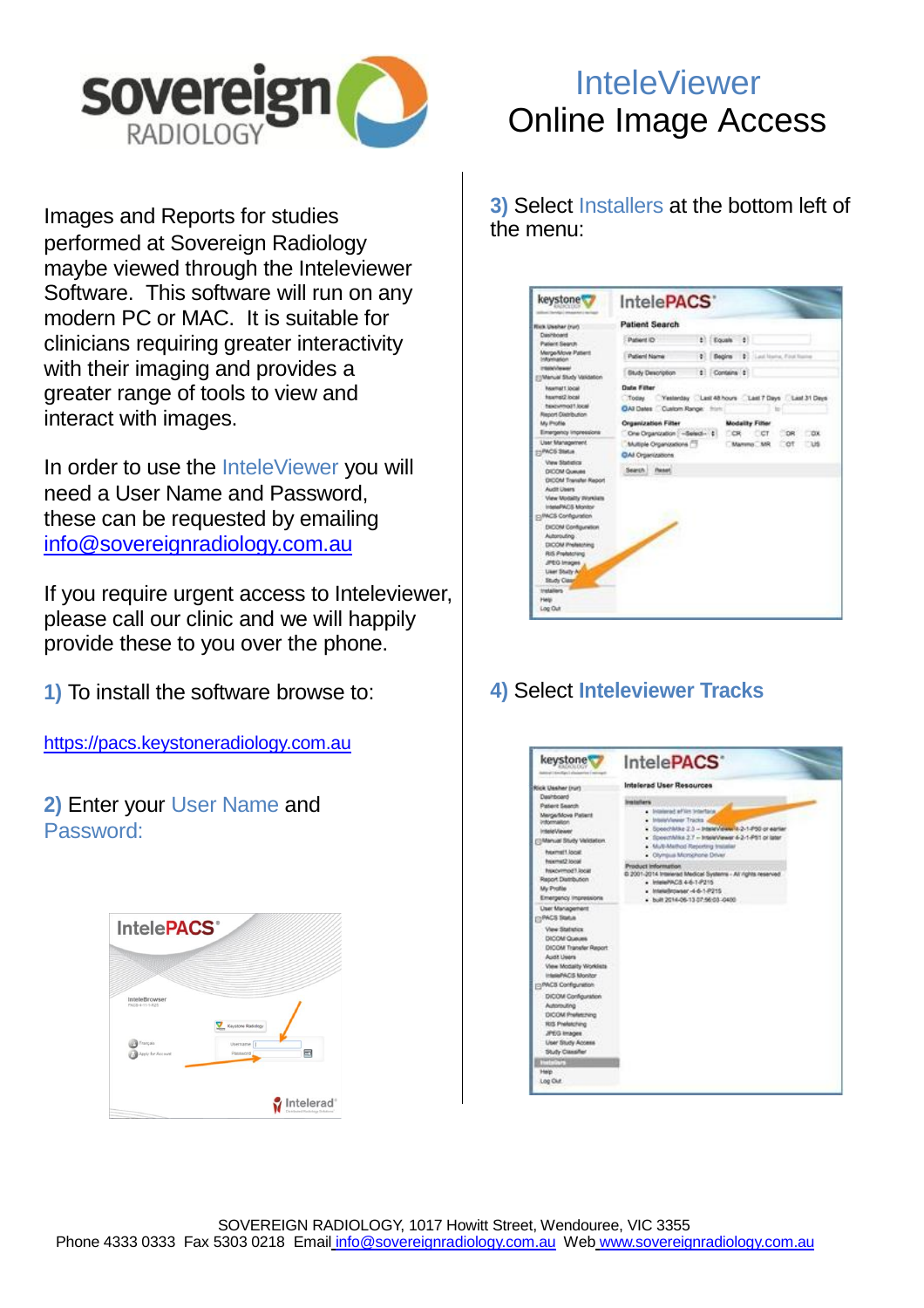**5)** Select which version of the software you would like to Download.



6) Install the Inteleviewer Software, once installed Run the application

7) At the start up screen you will need to enter the server details, do this by selecting Edit Bookmarks



8) Click Add



9) In Server URL enter: [https://pacs.keystoneradiology.com.au](https://pacs.keystoneradiology.com.au/) or [https://180.92.208.75](https://180.92.208.75/)



- 10) Tick Use Customer Server Name and then type in "Sovereign Radiology"
- 11) Click OK and then Close
- 12) Login using your Username and Password



13) You can then Search for your Patient by clicking the Search Button or by selecting the Search Tab

| <b>FERRIE OF HISPS</b> |                                     |                                            |   |                                 |
|------------------------|-------------------------------------|--------------------------------------------|---|---------------------------------|
| <b>Belling</b>         |                                     |                                            |   |                                 |
| <b>Follow III</b>      | $\overline{C}$<br><b>UR</b>         |                                            |   | <b>Gua Guerra</b><br><b>COM</b> |
| <b>Thing Ilane</b>     | $\overline{a}$<br><b>ALC: Lives</b> |                                            | ٠ | FIRESH                          |
|                        |                                     | ÷                                          | _ |                                 |
|                        |                                     |                                            |   |                                 |
| <b>Gold Li</b>         |                                     | <b><i><u><i><b>William</b></i></u></i></b> |   |                                 |
|                        |                                     |                                            |   |                                 |
|                        |                                     |                                            |   |                                 |
|                        |                                     |                                            |   |                                 |

SOVEREIGN RADIOLOGY, 1017 Howitt Street, Wendouree, VIC 3355 Phone 4333 0333 Fax 5303 0218 Email info@sovereignradiology.com.au Web [www.sovereignradiology.com.au](http://www.sovereignradiology.com.au/)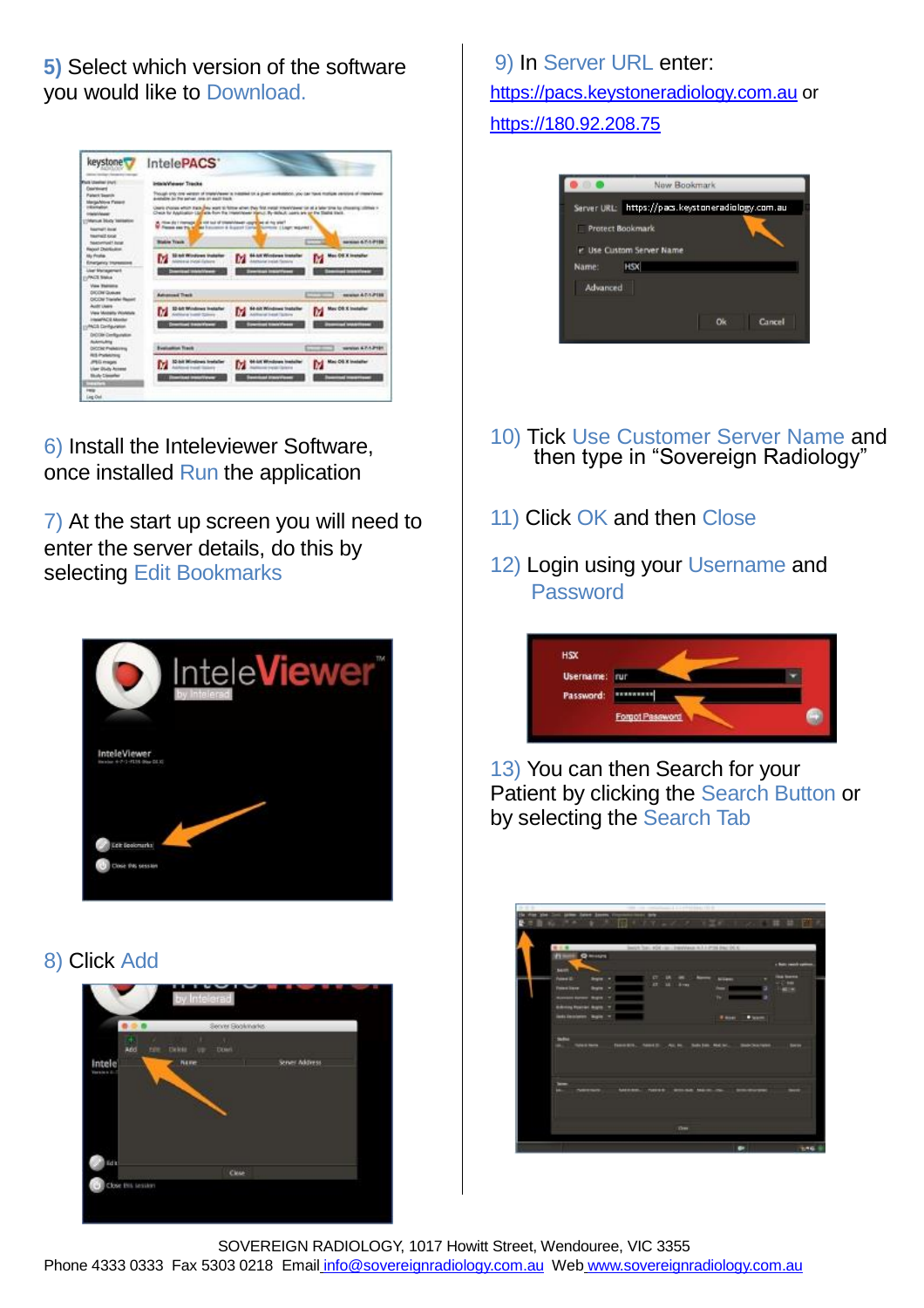

The Break Glass feature allows the treating doctor to review patient studies, even if they are not the patients referring physician as long as they know the patients Date of Birth.

**1)** Run the Inteleviewer application



**2)** On the search screen you will see an option called Break Glass



**3)** Tick the box to Accept the Terms of the confidentiality agreement.



## **InteleViewer** Break Glass Feature

**4)** Enter the Patients name and Date of Birth (take care to note the date format in *italics - YYYYMMDD*)

|                     | <b>Hraak Glace Annaes</b>                                                                                                                                                                                                                                                                                             |                   |
|---------------------|-----------------------------------------------------------------------------------------------------------------------------------------------------------------------------------------------------------------------------------------------------------------------------------------------------------------------|-------------------|
| automatic access.   | This feature allows you to view studies for which you were not granted                                                                                                                                                                                                                                                |                   |
|                     | I understand that I am about to access information for a patient for whom I<br>am not the primary referring physician on record. I acknowledge that I am<br>doing so only for medical reasons and for the sole benefit of the patient,<br>and in doing so am bound to keep this information private and confidential. |                   |
| v i acknowledge     | Note: This feature allows you to view only studies currently available on the<br>PACS. You do not have access to studies follohis patient that are<br>acquired at a Wer date.<br><b>Decept the terms of this confi-</b>                                                                                               | Jality agreement. |
| Search patients by  | · Patient name AND date of hirth<br>Patient ID:                                                                                                                                                                                                                                                                       |                   |
| Last Fint, Middle @ | <b>AND</b><br><b>VVVVMMDD</b>                                                                                                                                                                                                                                                                                         |                   |
| Search              |                                                                                                                                                                                                                                                                                                                       |                   |
|                     | Cancel                                                                                                                                                                                                                                                                                                                |                   |

**5)** All studies available for the patient will be listed



SOVEREIGN RADIOLOGY, 1017 Howitt Street, Wendouree, VIC 3355 Phone 4333 0333 Fax 5303 0218 Email info@sovereignradiology.com.au Web [www.sovereignradiology.com.au](http://www.sovereignradiology.com.au/)